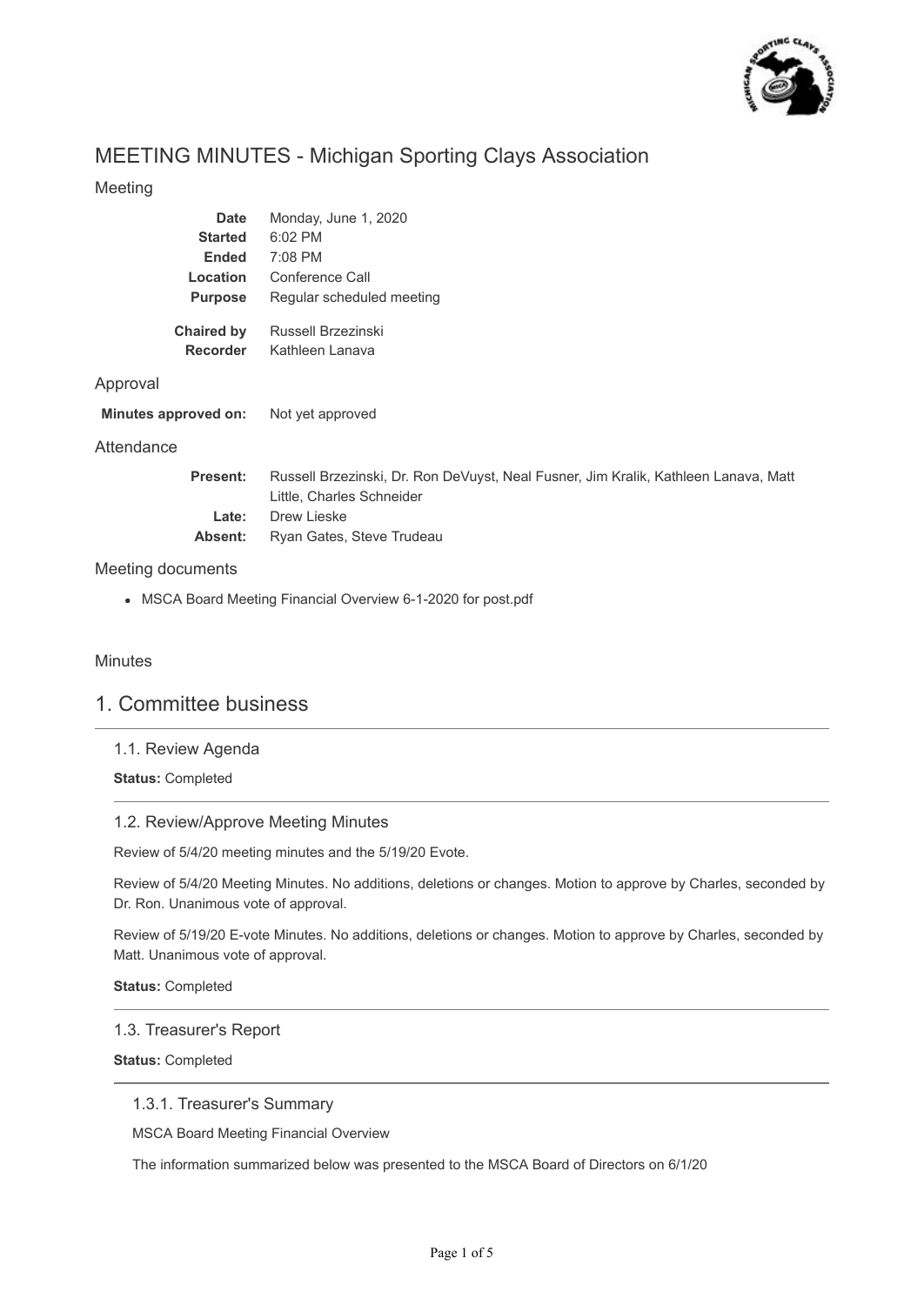

- Income and Expense Statement:
- Verified as reflecting all transactions shown in the accounts payable and accounts receivable ledgers for Q2
- Quarterly expenses exceeded income driving a \$1,122.46 operating loss year to date.
- Income and expense statement balance verified as matching cash balance in the MSCA business checking account as of June 1 when reconciled for outstanding transactions....pending deposits and uncashed checks.
- Q2 YTD 2019 v. Q1 YTD 2020 Analysis of Business Metrics:
- NO Q2 UPDATE UNTIL EARLY JULY
- COVID-19 Revenue Impact Analysis Projection:
- Facts as of 5/21/20 applied
- All known cancellations are currently estimated at \$3,193
- \$3,193 represents 20% of gross 2019 gross revenue a significant decline
- Unforeseen June cancellations could further reduce revenue
- 2020 a year of total austerity discretionary spending discouraged
- Pre-approved activities such as trophy restoration/upkeep, state team award purchase and enhanced state shoot funding will proceed.
- · MISC.
- State Team Awards received, invoiced and paid ahead of schedule.

Under budget at \$585.81. Thank you Kathy Lanava

New member club - Capital Area Sportsmen's League, Lansing.

Drew motioned to approve, seconded by Jim. Unanimous vote of approval.

#### **Status:** Completed

#### 1.4. Secretary's Report

#### **Status:** Completed

#### 1.4.1. Member Outreach - FaceBook

Numbers are about the same. Approximately six new followers since last reported. Jim is receiving personal positive feedback, especially shooter of the month. The June "Shooter of the Month" is ready to go. Has 25 people lined up, enough for the next 2 years. Jim is lacking photos due to cancellation of tournaments. Drew has some he can share from his archive. The questionnaire sent to the "Shooter of the Month" will be sent to Board Members as a way to introduce them to the membership. Participation is voluntary. Jim also posts where to register for tournaments for clubs using WinScore or iClays.

### **Status:** Completed

#### 1.4.2. Member Outreach - Miclays.com

1. Can the website indicate under the "Shoot Results" banner which clubs post there? If not posted there, then direct members to look at the NSCA website and note that it may take 2 weeks to see scores posted for Nationals?

Drew will add a button to the homepage for easier access to the "Latest News" and will have Miclays mirror MSCA Facebook page content for "Shooter of the Month". Jim will send the information to Drew.

#### **Status:** Completed

1.4.3. Secretary's Report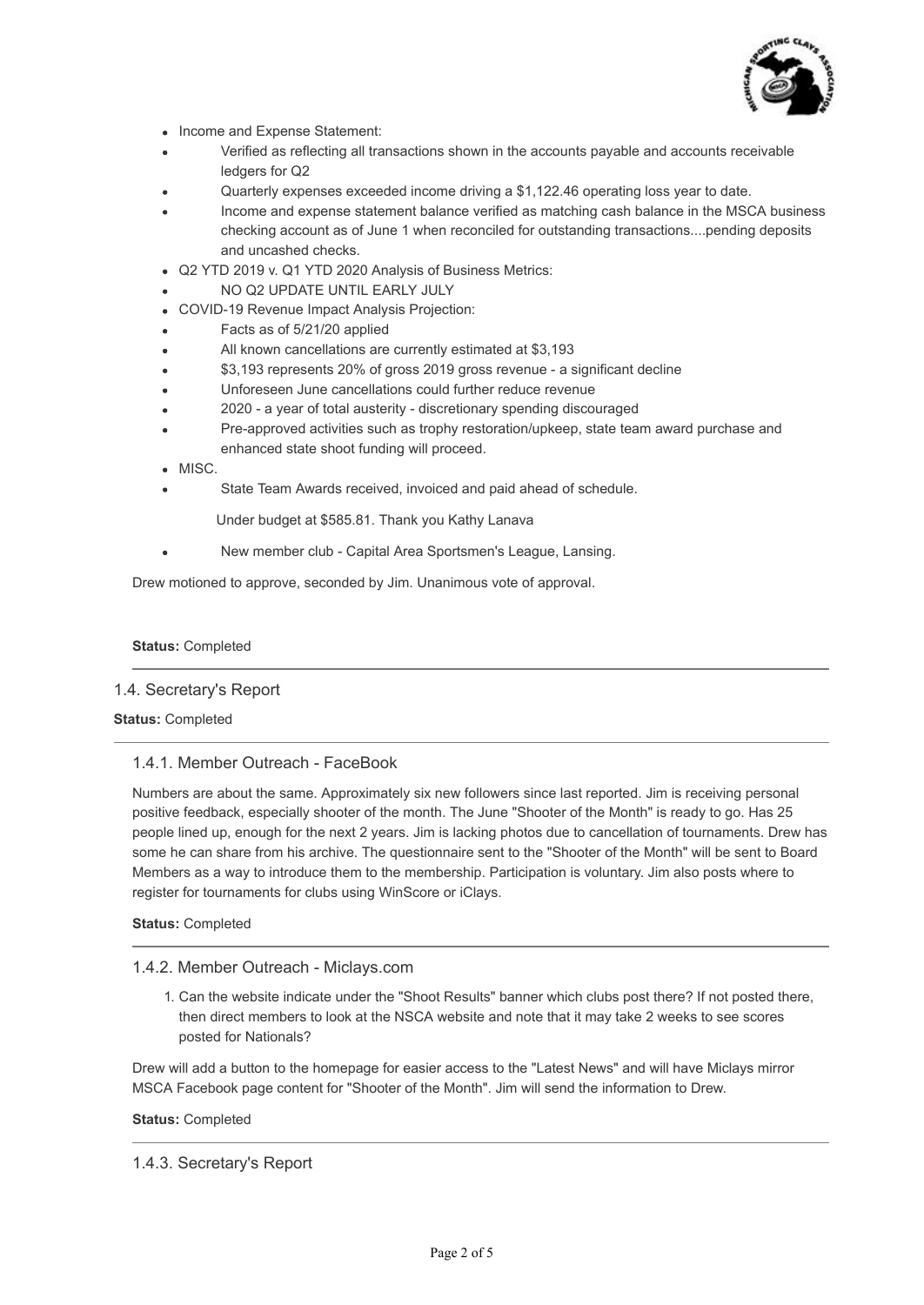

Drew has updated Miclays with all approved minutes to date. KML to include Neal's summary report for the minutes. Neal will send one email to the Board with both the summary report and the detailed reports prior to each standing monthly meeting.

Motion to approve Secretary's Report made by Matt, seconded by Charles. Unanimous vote for approval.

**Status:** Completed

# 2. OLD BUSINESS

### 2.1. Update: COVID-19 Response and Initiatives

MSCA will continue to follow and comply with Federal, State and NSCA regulations and guidelines. Encourage host clubs to reschedule cancelled shoots, if able. Russell had left a message for Scotty regarding rescheduling of the Motorstate. Will remain on the agenda as "Old Business" until further notice.

**Status:** Deferred until 7/6/2020

### 2.2. State Shoot/GLC Host Club Participation

Discussed at the 4/22/20 meeting:

1. We need to understand better why there isn't greater participation from clubs to host tournaments to provide our membership with more options. Further exploration is required, may need to survey clubs. Deferred for further discussion at another time.

Due to time constraints, will move to the July meeting agenda.

**Status:** Deferred until 7/6/2020

#### 2.3. Update: All-State Awards

Awards have been received by KML. Came in ahead of schedule and under budget. Laser Creations requested to post a photo of the awards on their Facebook page. I asked that he wait until we have distributed at our State Shoot. He agreed. Board supported decision to hold on Laser Creations posting.

All agreed, awards will be brought to host club one week prior to the State Shoot so they can incorporate into their trophy display. They have traditionally been awarded during the Saturday night dinner. The Board agreed to continue to follow tradition.

**Status:** Completed

#### 2.4. Update: Recognition All-Americans

Thank you to Jim and Drew for posting on Facebook and Miclays. After Regionals, we will again provide recognition to membership.

**Status:** Completed

#### 2.5. 2020 MSCA Sportsman Award: Steve Schindler

Trophy shop is still closed. Did speak to the shop by phone. They have agreed to create the award. Russell will present ideas at the next meeting and will obtain contact information for Steve's wife from Neal.

**Status:** Deferred until 7/6/2020

2.6. MSCA Board Liability Insurance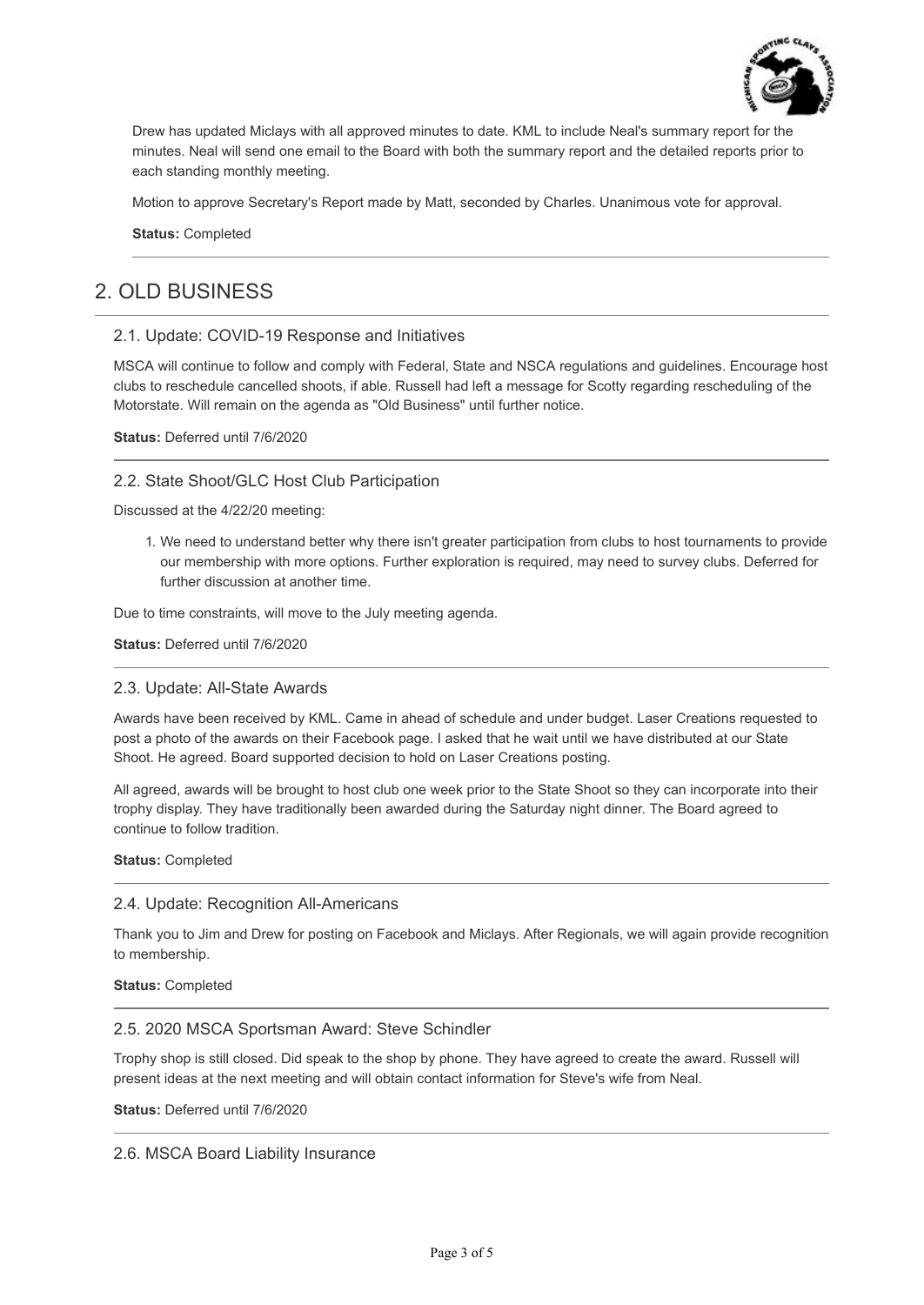

Postponed due to time constraints. Will bring back at the July meeting.

**Status:** Deferred until 7/6/2020

2.7. MSCA Membership Survey re: Voting on State Shoot

Discussed at the 4/22/20 meeting:

1. Steve recommended MSCA allow for electronic voting for the membership to decide upon the host club for State Shoot. Kathy made the same recommendation last year. It was not supported. Again, this would require a By-laws change. Concerns raised that 2/3 of the MSCA membership does not participate in the tournament. Can discuss this more in the future. May survey membership.

KML has offered to create a membership survey regarding preferences for selecting the State Shoot. Drew suggested we should also survey as to who should be allowed to vote. Jim will write something up for the Board.

**Status:** Deferred until 7/6/2020

# 3. NEW BUSINESS

3.1. State Championship and GLC Trophy Residence

Where do these trophies reside? Do they rotate with hosting clubs?

- State shoot, at the club which hosted the State Shoot, then move trophy to new hosting club day of shoot?
- GLC, at the club which hosted the GLC, then move trophy to new hosting club day of shoot?
- Ryan will add Matt Topor to the State Championship trophy

(Spirit of Livingston on Grand River & M-59, \$5/tag, 1 wk turnaround)

Ryan will update GLC trophy, is currently dated to 2014

Drew indicated that over the last 10 years, the Board has never stated when the trophies should move.

- The State Championship trophy will be brought to the host club soon after the first of the year.
- The same applies for the Great Lakes Championship trophy.
- Bylaws need to be updated
- HOF Plaque is kept at Grand Blanc and doesn't move. Each recipient gets their name on the plaque.

Further discussion is warranted. Will bring back for discussion at the July meeting.

Ryan was not present for today's meeting. Will obtain an update on the status of the GLC and State Championship Trophies at the July meeting.

#### **Status:** Deferred until 7/6/2020

#### 3.2. JotForms

- 1. Access, suggest more than one person. Who best?
- 2. Training required for use of Jotforms? Creation of new forms, use of prior forms, creation of templates? Surveys?
- 3. Does Webmaster need access to Jotforms in order to link to miclays?
- 4. Storage limit? 100 MB
- 5. Used on miclays for GLC/State Shoot Bids, HOF (not linked on miclays as of now). How best to address conflict of interest for bids? Archiving submitted forms? How long to save? Once bids submitted, create PDF of those bids and attach to Mycommittee agenda?